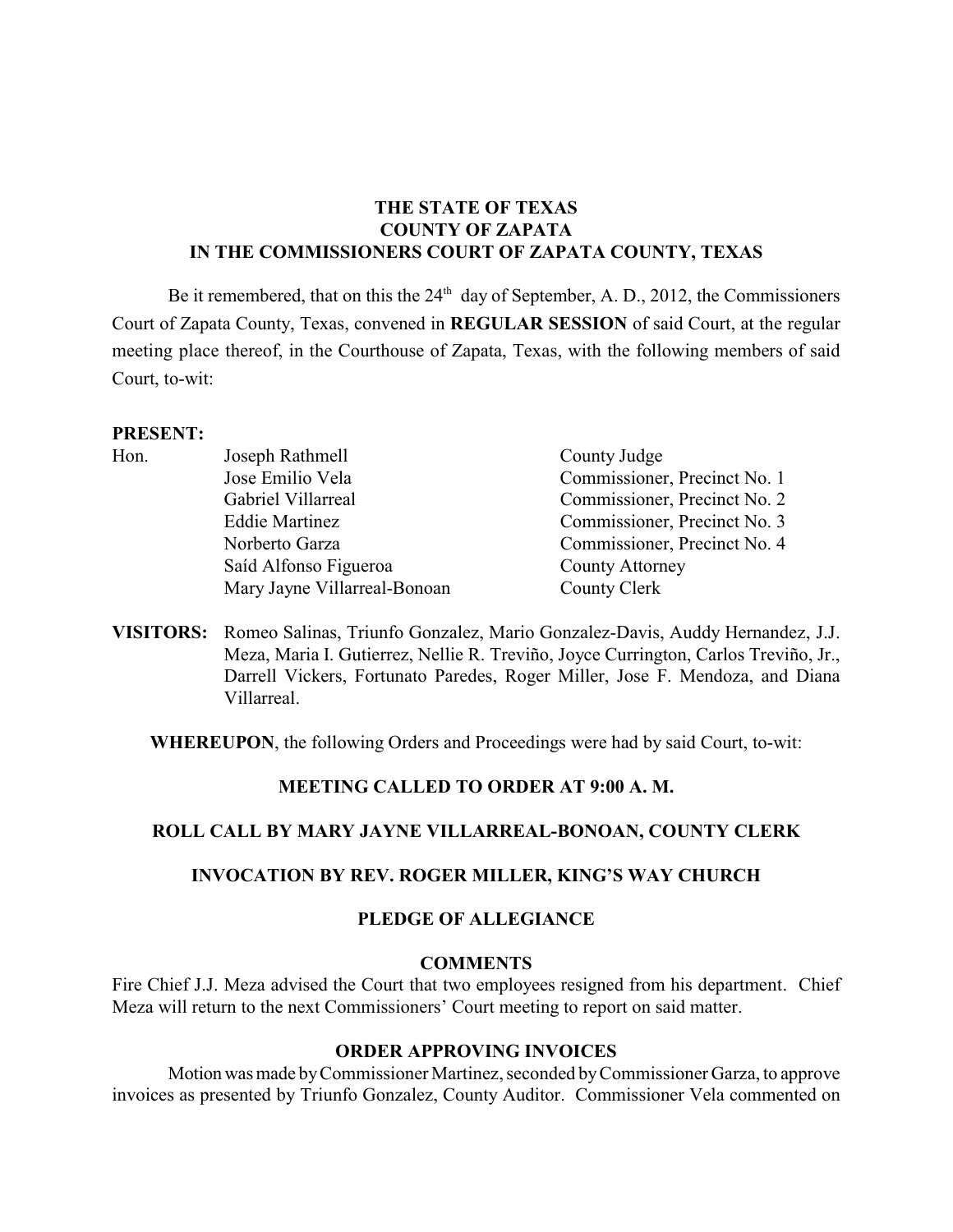certain invoices for air card expenses, J.D. Network for purchase of new computers and invoice from Wylie Manufacturing Co. for storage tanks for storage of chemicals.

The above motion, being put to a vote, was approved by the affirmative vote of Commissioner Martinez and Garza. Commissioner Vela abstained. Motion carried.

# **PRESENTATION BY WALLACE GROUP ENGINEERS, ARCHITECTS AND SURVEYORS CONCERNING ROOF REPLACEMENT OF ZAPATA COUNTY COURTHOUSE DOME**

A presentation was made by Darrell Vickers of the Wallace Group and Attorney Fortunato Paredes. Mr. Vickers gave a brief explanation on roof replacement of courthouse dome. The dome will be stripped, it will be reconstructed and an additional layer of flashing will be placed using underlayment products and sealants. Bids will be opened on October 25. Presentation was made as requested by Fortunato Paredes, Attorney at Law, Escamilla, Poneck, and Cruz, LLP.

# **ORDER APPROVING SAVNS MAINTENANCE GRANT CONTRACT**

Motion was made by Commissioner Garza, seconded by Commissioner Martinez, to approve the SAVNS Maintenance Grant contract between the Office of the Attorney General and Zapata County as requested by Honorable Joe Rathmell, County Judge.

The above motion, being put to a vote, was approved by the affirmative vote of all members of the Court.

# **ORDER APPROVING ZAPATA COUNTY TREASURER TO RELEASE PAYMENT OF TRAVEL EXPENSES, UTILITY EXPENSES AND INSURANCE EXPENSES PRIOR TO COMMISSIONERS COURT**

Motion was made by Commissioner Vela, seconded by Commissioner Garza, to approve the Zapata County Treasurer to release payment of travel expenses, utility expenses, and insurance expenses, prior to approval by Commissioners Court as requested by Hon. Joe Rathmell, County Judge.

The above motion, being put to a vote, was approved by the affirmative vote of all members of the Court.

# **ORDER TO APPROVE USE OF ROPING ARENA ON OCTOBER 20, 2012 FOR ROPING EVENT HELD BY FEDERAL AND STATE LAW ENFORCEMENT AGENCIES FOR FUND-RAISING EVENT**

Motion was made by Commissioner Garza, seconded by Commissioner Vela, to approve the use of the Roping Arena on October 20, 2012 for a roping event held by Federal and State law enforcement agencies for a fund-raising event as requested by Hon. Joe Rathmell, County Judge.

The above motion, being put to a vote, was approved by the affirmative vote of all members of the Court.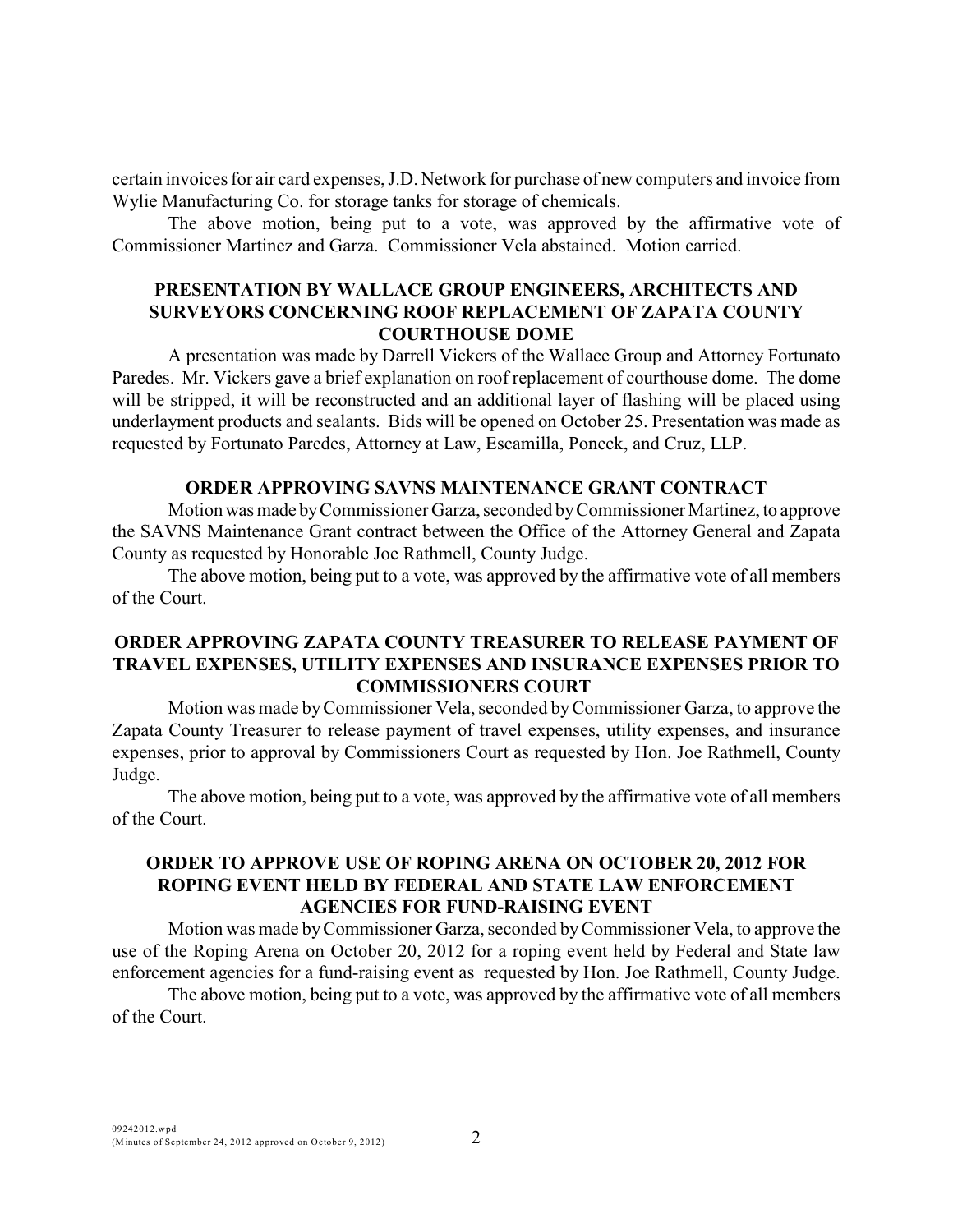# **ORDER APPROVING PURCHASE OF ICE MACHINE FOR ZAPATA COUNTY COMMUNITY CENTER**

Motion was made by Commissioner Martinez, seconded by Commissioner Garza, to approve the purchase of an ice machine in the amount of \$2,964.99 for the Zapata County Community Center, to be paid from new budget, as requested by Hon. Joe Rathmell, County Judge.

The above motion, being put to a vote, was approved by the affirmative vote of all members of the Court.

# **ORDER APPROVING CONTRACT WITH SIEMENS INDUSTRY INC. TO PROVIDE ANNUAL CHLORINE DIOXIDE CHEMICAL AND SERVICES FOR ZAPATA COUNTY WATER WORKS**

Motion was made by Commissioner Vela, seconded byCommissioner Villarreal, to approve a contract with Siemens Industry Inc., to provide annual chlorine dioxide chemical and services for Zapata County Waterworks as requested by Carlos Trevino Jr. Zapata County Waterworks.

The above motion, being put to a vote, was approved by the affirmative vote of all members of the Court.

# **ORDER AUTHORIZING THE START OF CONSTRUCTION AND APPROVE FUNDING FOR VELEÑO CREEK UTILITY RELOCATION**

Motion was made by Commissioner Martinez, seconded by Commissioner Vela, to authorize the start of construction and approve funding for the Veleño Creek Utility Relocation. Phase 1 funding not to exceed \$500,000.00. Phase 1 to include boring thru wet area, open trench, materials for 24" casing and needed rental equipment as requested by Mario Gonzalez Davis, Project Office & Manuel Gonzalez, Premier Engineering.

The above motion, being put to a vote, was approved by the affirmative vote of all members of the Court.

# **ORDER AUTHORIZING COUNTY TREASURER TO PAY VALERO FUEL STATEMENT FOR MONTH OF AUGUST**

Motion was made by Commissioner Garza, seconded by Commissioner Martinez, to authorize the County Treasurer to pay the Valero fuel statement for the month of August in the amount of \$69,274.54 in order to save \$1,436.25 as requested by Romeo Salinas, County Treasurer.

The above motion, being put to a vote, was approved by the affirmative vote of all members of the Court.

### **ORDER CLARIFYING FUNDING SOURCE FOR LEGAL EASE ESCROW ACCOUNT AT FROST BANK**

Motion was made byCommissioner Vela, seconded byCommissioner Villarreal, to approve clarification of funding source for Legal Ease escrow account at Frost Bank approved in August 27, 2012, account will be opened with \$1,000 from line item #10-409-718 as requested by Romeo Salinas, County Treasurer.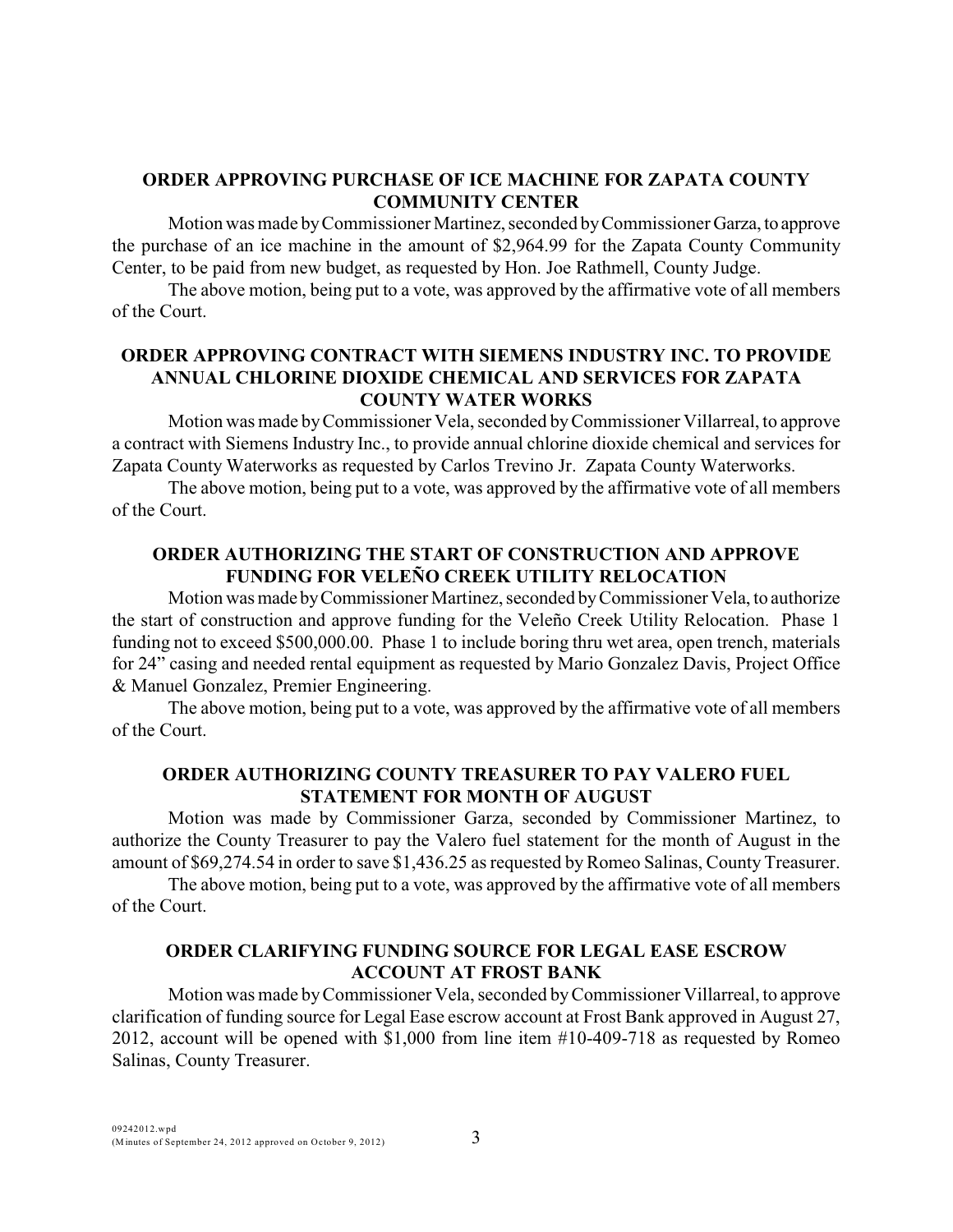The above motion, being put to a vote, was approved by the affirmative vote of all members of the Court.

### **ORDER APPROVING LENGTH OF TIME COUNTY VEHICLES SHOULD HAVE FULL COVERAGE**

Motion was made by Commissioner Villarreal, seconded by Commissioner Vela, to approve that county vehicles up to three years old should have full coverage insurance as requested by Nellie Treviño, Personnel Director.

The above motion, being put to a vote, was approved by the affirmative vote of all members of the Court.

# **ORDER APPROVING AND DIRECTING ZAPATA COUNTY AUDITOR TO SOLICIT REQUEST FOR COMPETITIVE SEALED PROPOSALS FOR ROOF REPLACEMENT OF ZAPATA COUNTY COURTHOUSE DOME INCLUDING WINDOWS, ASSOCIATED MATERIALS, AND INTERIOR PATCHING**

Motion was made by Commissioner Martinez, seconded by Commissioner Garza, to authorize and direct the Zapata County Auditor to solicit request for competitive sealed proposals for the roof replacement of the Zapata County Courthouse dome including windows, associated materials, and interior patching and any matters incident thereto as requested by Fortunato Paredes, Attorney at Law, Escamilla, Poneck, and Cruz, LLP.

The above motion, being put to a vote, was approved by the affirmative vote of all members of the Court.

# **REQUEST BY FORTUNATO PAREDES, ATTORNEY AT LAW, ESCAMILLA, PONECK, AND CRUZ, LLP REGARDING APPROVAL OF SETTLEMENT OFFER SUBMITTED BY ADÁN A. GONZALEZ ON BEHALF OF M-1 SOLUTIONS, INC. WAS ADDRESSED IN EXECUTIVE SESSION**

### **ORDER APPROVING STREET LIGHT AND SPEED HUMP**

Motion was made by Commissioner Martinez, seconded by Commissioner Garza, to approve the installation of the following street light:

a. 121 Trinity Lane (in Zapata)

as requested by Hon. Gabriel Villarreal, Commissioner, Pct. 2.

The above motion, being put to a vote, was approved by the affirmative vote of all members of the Court.

Motion was made by Commissioner Martinez, seconded by Commissioner Garza, to approve the installation of the following speed hump:

a. 2401 Fresno (in Zapata)

as requested by Hon. Gabriel Villarreal, Commissioner, Pct. 2.

The above motion, being put to a vote, was approved by the affirmative vote of all members of the Court.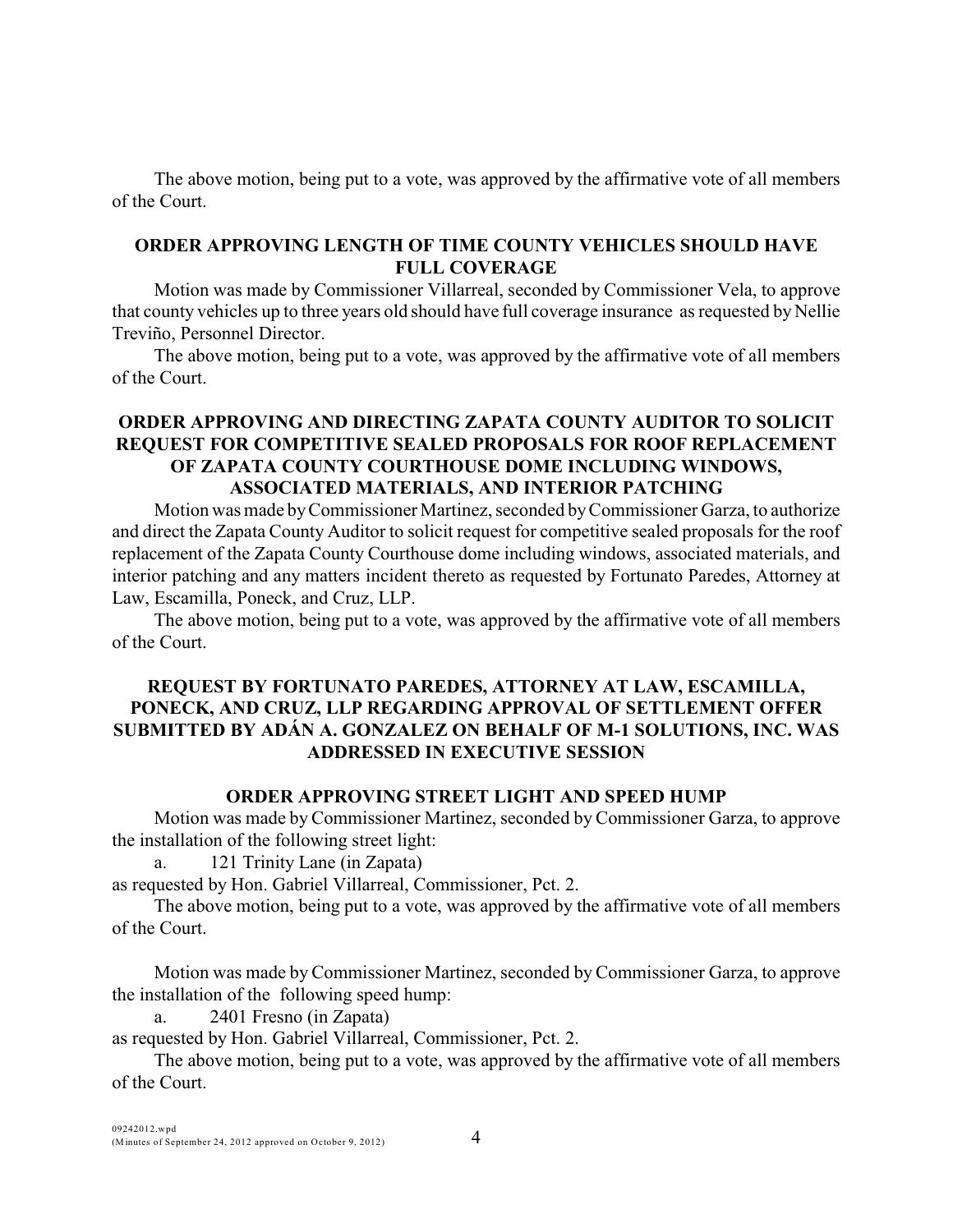# **ORDER APPROVING LINE ITEM TRANSFERS**

Motion was made byCommissioner Garza, seconded by Commissioner Martinez to approve the following line item transfers to meet budget requirements:

| From:                                          | Aviation |  | $10-667-457$ Fuel Purchase       | \$6,500.00 |  |
|------------------------------------------------|----------|--|----------------------------------|------------|--|
| To:                                            | Aviation |  | 10-667-456 Repairs & Maintenance | \$6,500.00 |  |
| Requested by Charles Avaritt, Airport Manager. |          |  |                                  |            |  |

The above motion, being put to a vote, was approved by the affirmative vote of all members of the Court.

Motion was made by Commissioner Garza, seconded by Commissioner Martinez to approve the following line item transfers to meet budget requirements:

| From:                                                   | County Clerk 10-403-427 |  | Travel                                     | \$1,341.17 |
|---------------------------------------------------------|-------------------------|--|--------------------------------------------|------------|
| To:                                                     |                         |  | County Clerk 10-403-310 Office Supplies    | \$1,341.17 |
| From:                                                   | County Clerk 10-403-484 |  | Elections                                  | \$8,000.00 |
| To:                                                     |                         |  | County Clerk 10-403-437 Records Processing | \$8,000.00 |
| Requested by Mary Jane Villarreal-Bonoan, County Clerk. |                         |  |                                            |            |

The above motion, being put to a vote, was approved by the affirmative vote of all members of the Court.

Motion was made byCommissioner Garza, seconded by Commissioner Martinez to approve the following line item transfers to meet budget requirements:

| From:        | Constable $\#1$ 10-550-205 Uniforms                               |          | \$300.00 |
|--------------|-------------------------------------------------------------------|----------|----------|
| To:          | Constable #1 $10-550-454$                                         | Repairs  | \$300.00 |
| From:        | Constable #1 $10-550-427$                                         | Travel   | \$600.00 |
| To:          | Constable #1 $10-550-454$                                         | Repairs  | \$600.00 |
| From:        | Constable #1 $10-550-427$                                         | Travel   | \$195.00 |
| To:          | Constable #1 $10-550-310$                                         | Supplies | \$195.00 |
| $\mathbf{L}$ | $\ldots$ 11 $\ldots$ $\ldots$ $\ldots$ $\ldots$ $\ldots$ $\ldots$ |          |          |

Requested by Adalberto Mejia, Constable Pct. 1.

The above motion, being put to a vote, was approved by the affirmative vote of all members of the Court.

Motion was made by Commissioner Garza, seconded by Commissioner Martinez to approve the following line item transfers to meet budget requirements:

| From: | Museum of History | 10-668-480 | Subscriptions & Membership                                              | \$400.00 |
|-------|-------------------|------------|-------------------------------------------------------------------------|----------|
| To:   | Museum of History | 10-668-336 | Supplies & Services                                                     | \$400.00 |
|       |                   |            | Requested by Dr. Hildegardo E. Flores, Zapata County Museum of History. |          |

The above motion, being put to a vote, was approved by the affirmative vote of all members of the Court.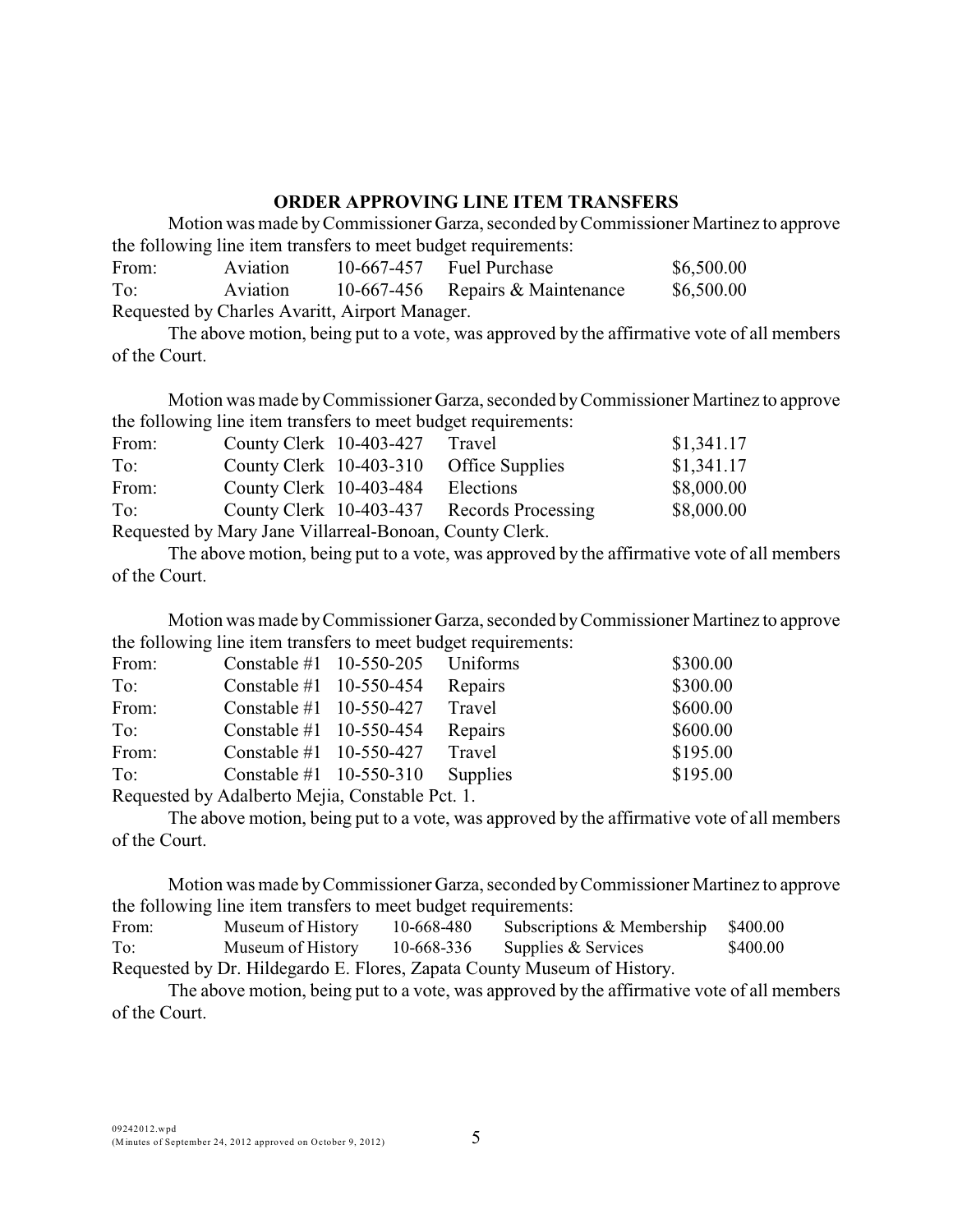Motion was made by Commissioner Garza, seconded by Commissioner Martinez to approve the following line item transfers to meet budget requirements:

| From: | Non-Department                                 | 10-409-431 | Advertisement & Publications | \$3,836.09 |
|-------|------------------------------------------------|------------|------------------------------|------------|
| To:   | Non-Department                                 | 10-409-705 | <b>Appraisal District</b>    | \$3,836.09 |
| From: | Non-Department                                 | 10-409-335 | Computer Program             | \$8,603.66 |
| To:   | Non-Department                                 | 10-409-730 | <b>Consulting Fees</b>       | \$8,603.66 |
|       | Requested by Triunfo Gonzalez, County Auditor. |            |                              |            |

The above motion, being put to a vote, was approved by the affirmative vote of all members of the Court.

# **MOTION WAS MADE BY COMMISSIONER GARZA, SECONDED BY COMMISSIONER VILLARREAL, TO ENTER INTO EXECUTIVE SESSION**

# **MOTION WAS MADE BY COMMISSIONER VILLARREAL, SECONDED BY COMMISSIONER GARZA, TO RETURN TO REGULAR SESSION**

# **ORDER APPROVING SETTLEMENT OFFER SUBMITTED BY M-1 SOLUTIONS INC.**

Motion was made by Commissioner Martinez, seconded by Commissioner Garza, to approve the settlement offer submitted by Adan A. Gonzalez on behalf of M-1 Solutions, Inc., as discussed in executive session as requested by Fortunato Paredes, Attorney at Law, Escamilla, Poneck, and Cruz. Pursuant to Texas Government Code Ann 551.071.

The above motion, being put to a vote, was approved by the affirmative vote of all members of the Court.

*Action was taken on item #18 (above) and no other action was taken on item #26 on request by Fortunato Paredes, Attorney at Law, Escamilla, Poneck, and Cruz, on discussion and possible action to discuss M-1 Solutions, Inc. settlement offer dated August 27, 2012, and to possibly resolve dispute between M-1 Solutions, Inc. and Zapata County Sheriff involving laptops and accessory equipment owed by M-1 Solutions, Inc. to the Sheriff's Department and money owed to M-1 Solutions, Inc. for services rendered to the Zapata County Sheriff's Department, pursuant to Texas Government Code Ann 551.071.*

#### **ADJOURN**

Motion to adjourn was made by Commissioner Garza, seconded by Commissioner Villarreal, and being put to a vote, was approved by the affirmative vote of all members of the Court.